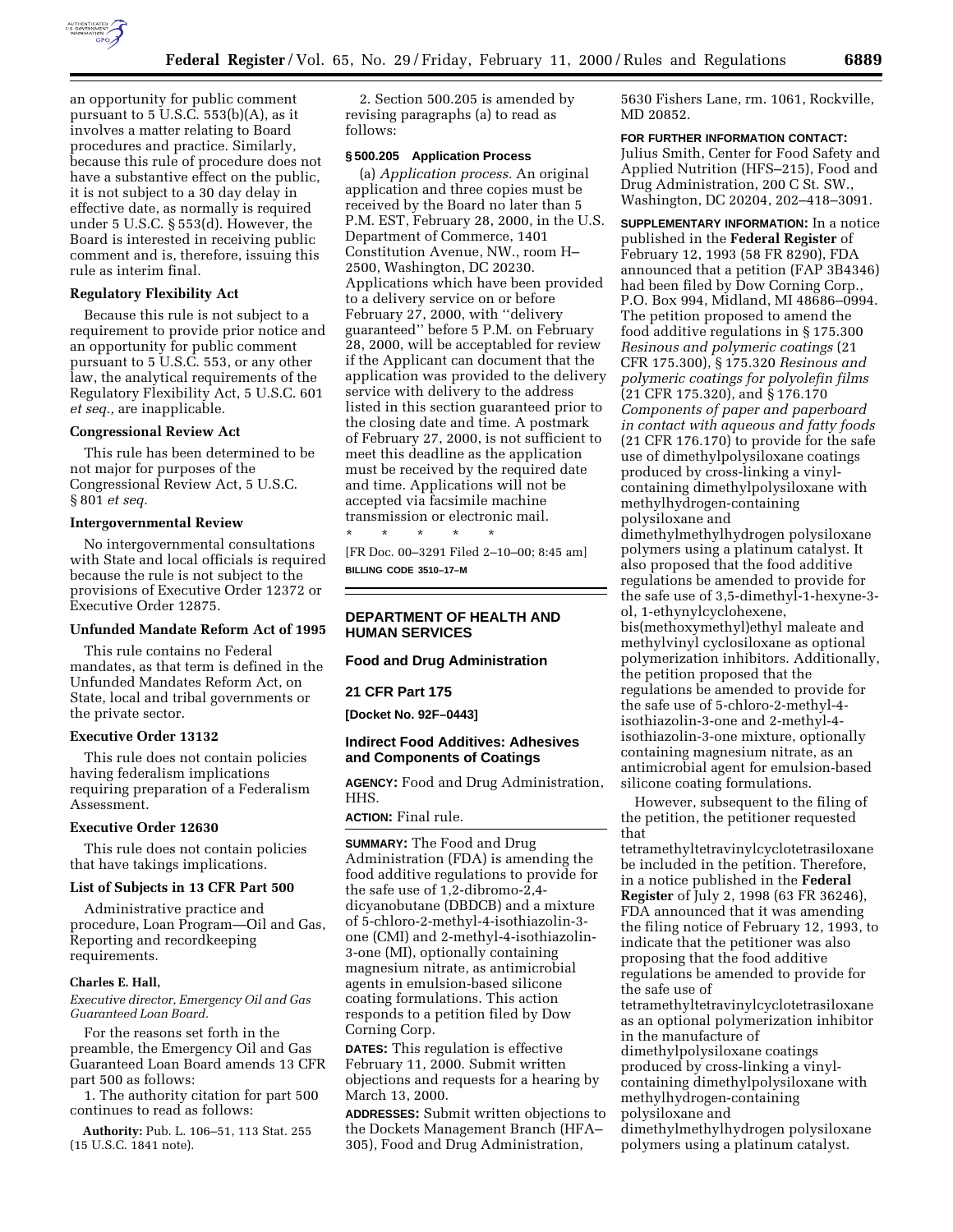Also, subsequent to the filing of the petition, the petitioner requested that 1,2-dibromo-2,4-dicyanobutane be included in the petition. Therefore, in a notice published in the **Federal Register** of December 24, 1998 (63 FR 71294), FDA announced that it was amending the filing notice of July 2, 1998, to indicate that the petitioner was also proposing that the food additive regulations be amended to provide for the safe use of 1,2-dibromo-2,4 dicyanobutane as an antimicrobial agent in the manufacture of dimethylpolysiloxane coatings produced by cross-linking a vinylcontaining dimethylpolysiloxane with methylhydrogen-containing polysiloxane and dimethylmethylhydrogen polysiloxane

polymers using a platinum catalyst. A partial response to the petition published in the **Federal Register** of December 23, 1998 (63 FR 71016). That document responded to the petitioner's request to amend the food additive regulations to provide for the safe use of dimethylpolysiloxane coatings produced by cross-linking a vinylcontaining dimethylpolysiloxane with methylhydrogen polysiloxane and dimethylmethylhydrogen polysiloxane using a platinum catalyst. In that document, FDA also amended the food additive regulations to provide for the safe use of 3,5-dimethyl-1-hexyne-3-ol, 1-ethynylcyclohexene, bis(methoxymethyl)ethyl maleate, methylvinyl cyclosiloxane, and tetramethyltetravinylcyclotetrasiloxane as optional polymerization inhibitors.

Also in the December 23, 1998, document, the agency stated that in 1996, Congress enacted the Food Quality Protection Act (the FQPA). As a result of that law, antimicrobial formulations used in or on food contact articles became subject to regulation as pesticide chemicals by the U.S. Environmental Protection Agency (EPA). Thus, the petitioned antimicrobial use of 1,2-dibromo-2,4 dicyanobutane (DBDCB) and of 5 chloro-2-methyl-4-isothiazolin-3-one (CMI) and 2-methyl-4-isothiazolin-3-one (MI) mixture, optionally containing magnesium nitrate were, at that time, subject to regulation by EPA. Subsequently, Congress passed the Antimicrobial Regulation Technical Corrections Act of 1998 (the ARTCA) (Public Law 105–324) that returned some of the regulatory authority for regulating antimicrobials in or on food contact articles to FDA. As a result of ARTCA, these petitioned antimicrobial uses are once again subject to regulation by FDA under section 409 of the Federal Food, Drug, and Cosmetic Act (the act)

(21 U.S.C. 348) and are not subject to regulation as pesticide chemicals under section 408 of the act (21 U.S.C. 346a). Although these antimicrobial uses are regulated under section 409 of the act as food additives, nevertheless, the intended uses may be subject to regulation as pesticides under the Federal Insecticide, Fungicide, and Rodenticide Act (FIFRA). Therefore, persons intending to market these food additives for such antimicrobial uses should contact the EPA to determine whether such uses require a pesticide registration under FIFRA.

In this document, the agency is responding to the petitioner's request to amend the food additive regulations to provide for the safe use of: (1) DBDCB, and (2) a mixture of CMI and MI, optionally containing magnesium nitrate, as antimicrobial agents in emulsion-based silicone coating formulations.

## **I. Evaluation of the Additive DBDCB**

FDA has evaluated the data in the petition and other material relevant to the safety of DBDCB. The agency's conclusion on the safe use of DBDCB is contained in section III of this document.

## **II. Evaluation of the Mixture of CMI and MI**

In its evaluation of the safety of the mixture of CMI and MI, optionally containing magnesium nitrate, FDA has reviewed the safety of each component of the mixture and the chemical impurities that may be present in the mixture resulting from its manufacturing process. Although the components themselves have not been shown to cause cancer, the mixture of CMI and MI, optionally containing magnesium nitrate, has been found to contain residual amounts of dimethylnitrosamine (DMNA), a carcinogenic impurity resulting from the manufacture of the mixture. Residual amounts of reactants and manufacturing aids, such as DMNA, are commonly found as contaminants in chemical products, including food additives.

### *A. Determination of Safety*

Under the general safety standard of the act (21 U.S.C. 348(c)(3)(A)), a food additive cannot be approved for a particular use unless a fair evaluation of the data available to FDA establishes that the additive is safe for that use. FDA's food additive regulations (21 CFR 170.3(i)) define safe as ''a reasonable certainty in the minds of competent scientists that the substance is not harmful under the intended conditions of use.''

The food additives anticancer, or Delaney, clause of the act (21 U.S.C. 348 (c)(3)(A)) provides that no food additive shall be deemed safe if it is found to induce cancer when ingested by man or animal. Importantly, however, the Delaney clause applies to the additive itself and not to impurities in the additive. That is, where an additive itself has not been shown to cause cancer, but contains a carcinogenic impurity, the additive is properly evaluated under the general safety standard using risk assessment procedures to determine whether there is a reasonable certainty that no harm will result from the intended use of the additive. *Scott* v. *FDA*, 728 F.2d 322 (6th Cir. 1984).

### *B. Safety of Petitioned Use of the Additive*

FDA estimates that the petitioned use of the CMI and MI mixture, optionally containing magnesium nitrate, as an antimicrobial agent in emulsion-based silicone coatings, will result in exposure to no greater than 0.2 parts per billion of the mixture in the daily diet (3 kilogram (kg)) or an estimated daily intake (EDI) of 600 nanograms per person per day (ng/p/d) (Ref. 1).

FDA does not ordinarily consider chronic toxicological studies to be necessary to determine the safety of an additive whose use will result in such low exposure levels (Ref. 2), and the agency has not required such testing here. However, the agency has reviewed the available toxicological data on the mixture of CMI and MI and concludes that the estimated small dietary exposure resulting from the petitioned use of this mixture is safe.

FDA has evaluated the safety of the CMI and MI mixture under the general safety standard, considering all available data and using risk assessment procedures to estimate the upper-bound limit of lifetime human risk presented by DMNA, the carcinogenic chemical that may be present as an impurity in the mixture. The risk evaluation of DMNA has two aspects: (1) Assessment of exposure to the impurity from the petitioned use of the mixture, and (2) extrapolation of the risk observed in the animal bioassay to the conditions of exposure to humans.

### 1. Dimethylnitrosamine

FDA has estimated the exposure to DMNA from the petitioned use of the mixture of CMI and MI, optionally containing magnesium nitrate, as an antimicrobial agent in emulsion-based silicone coating formulations, to be no more than 0.1 part per quintillion in the daily diet (3 kg), or 0.3 femtograms per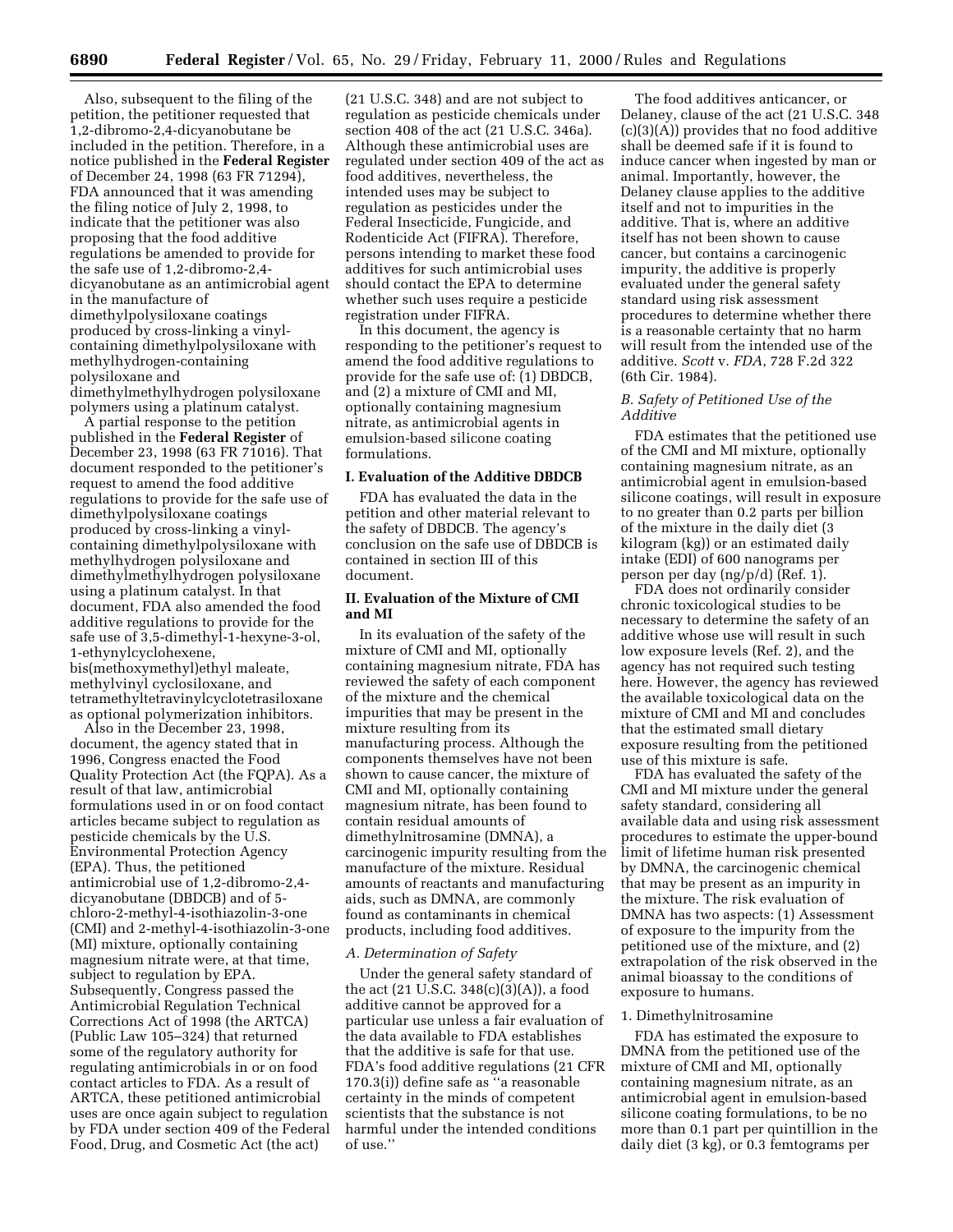person per day (fg/p/d) (Ref. 1). The agency used data from a carcinogenesis bioassay on DMNA conducted by R. Peto et al. (Ref. 3), to estimate the upperbound limit of lifetime human risk from exposure to this chemical resulting from the petitioned use of the mixture. The authors reported that DMNA was carcinogenic for male and female rats under the conditions of the study, causing liver tumors in the rats.

Based on the agency's estimate that exposure to DMNA will not exceed 0.3 fg/p/d, FDA estimates that the upperbound limit of lifetime human risk from the petitioned use of a mixture of CMI and MI, optionally containing magnesium nitrate, is  $1 \times 10^{-14}$  or 1 in 100 trillion (Refs. 1 and 4). Because of the numerous conservative assumptions used in calculating the exposure estimate, the actual lifetime-averaged individual exposure to DMNA is likely to be substantially less than the estimated exposure, and therefore, the probable lifetime human risk would be less than the upper-bound limit of lifetime human risk. Thus, the agency concludes that there is reasonable certainty that no harm from exposure to DMNA would result from the petitioned use of the mixture of CMI and MI, optionally containing magnesium nitrate.

## 2. Need for Specifications

The agency has also considered whether specifications are necessary to control the amount of DMNA present as an impurity in the mixture of CMI and MI. The agency finds that specifications are not necessary for the following reasons: (1) Because of the low level at which DMNA may be expected to remain as an impurity following production of the CMI and MI mixture, the agency would not expect this impurity to become a component of food at other than extremely low levels, and (2) the upper-bound limit of lifetime risk from exposure to this impurity from the petitioned use is very low, 1 in 100 trillion.

### **III. Conclusion on Safety**

FDA has evaluated the data in the petition and other relevant material. Based on this information, the agency concludes that: (1) The proposed uses of DBDCB, and of the mixture of CMI and MI, optionally containing magnesium nitrate, as antimicrobial agents in silicone coating formulations are safe, (2) each additive will achieve its intended technical effect, and therefore, that the regulations in §§ 175.300 and 175.320 should be amended as set forth below.

In the previous response to this petition (63 FR 71016, December 23, 1998), the agency noted that the petition proposed to amend § 176.170 to list the two antimicrobials; however, because the petitioned additives will be listed under § 175.300(b)(3), by cross-reference they may be used under § 176.170(b)(1). Therefore, this action does not include an amendment that would establish a separate listing for the additives under § 176.170(b)(1). (FDA inadvertently referred to  $\S 176.170(b)(2)$  in the earlier document.)

In accordance with § 171.1(h) (21 CFR 171.1(h)), the petition and the documents that FDA considered and relied upon in reaching its decision to approve the petition are available for inspection at the Center for Food Safety and Applied Nutrition by appointment with the information contact person listed above. As provided in § 171.1(h), the agency will delete from the documents any materials that are not available for public disclosure before making the documents available for inspection.

### **IV. Environmental Impact**

The agency has previously considered the environmental effects of this action as announced in the amended notices of filing for FAP 3B4346 published in the **Federal Register** of July 2, 1998 (63 FR 36246) and December 24, 1998 (63 FR 71294). No new information or comments have been received that would affect the agency's previous determination that there is no significant impact on the human environment and that an environmental impact statement is not required.

#### **V. Paperwork Reduction Act of 1995**

This final rule contains no collection of information. Therefore, clearance by the Office of Management and Budget under the Paperwork Reduction Act of 1995 is not required.

### **VI. Objections**

Any person who will be adversely affected by this regulation may at any time on or before March 13, 2000 file with the Dockets Management Branch (address above) written objections thereto. Each objection shall be separately numbered, and each numbered objection shall specify with particularity the provisions of the regulation to which objection is made and the grounds for the objection. Each numbered objection on which a hearing is requested shall specifically so state. Failure to request a hearing for any particular objection shall constitute a waiver of the right to a hearing on that objection. Each numbered objection for

which a hearing is requested shall include a detailed description and analysis of the specific factual information intended to be presented in support of the objection in the event that a hearing is held. Failure to include such a description and analysis for any particular objection shall constitute a waiver of the right to a hearing on the objection. Three copies of all documents shall be submitted and shall be identified with the docket number found in brackets in the heading of this document. Any objections received in response to the regulation may be seen in the Dockets Management Branch between 9 a.m. and 4 p.m., Monday through Friday.

### **VII. References**

The following references have been placed on display in the Dockets Management Branch (address above) and may be seen by interested persons between 9 a.m. and 4 p.m., Monday through Friday.

1. Memorandum dated March 10, 1999, from The Division of Product Manufacture and Use, Chemistry Review Team (HFS–246), to the Division of Petition Control (HFS–215) entitled ''FAP 3B4346 (MATS 675, 2.8.1)— Dow Corning Corporation (DC). Request dated 2–10–99 from Division of Petition Control (DPC) for an exposure estimate to nitrosamine impurities in 5-chloro-2-methyl-4-isothiazolin-3-one and 2-methyl-4 isothiazolin-3-one.''

2. Kokoski, C. J., ''Regulatory Food Additive Toxicology'' in *Chemical Safety Regulation and Compliance*, edited by F. Homburger, J. K. Marquis; published by S. Karger, New York, NY, pp. 24–33, 1985.

3. Peto, R. et al., ''Nitrosamine Carcinogenesis In 5120 Rodents: Chronic Administration Of Sixteen Different Concentrations Of NDEA, NDMA, NPYR And NPIP In The Water of 4440 Inbred Rats, With Parallel Studies On NDEA Alone Of The Effect Of Age Of Starting (3, 6 or 20 Weeks) And Of Species (Rats, Mice or Hamsters),'' *IARC Science Publications*, 57:627–665, 1984.

4. Memorandum, dated March 25, 1999, from the Division of Petition Control (HFS– 215), to Executive Secretary, Quantitative Risk Assessment Committee (QRAC), (HFS– 308), entitled ''Estimation of upper-bound lifetime risk from dimethylnitrosamine, an impurity in 5-chloro-2-methyl-4-isothiazolin-3-one and 2-methyl-4-isothiazolin-3-one, the subject of Food Additive Petition 3B4346 (Dow Corning Corporation).''

## **List of Subjects in 21 CFR Part 175**

Adhesives, Food additives, Food packaging.

Therefore, under the Federal Food, Drug, and Cosmetic Act and under authority delegated to the Commissioner of Food and Drugs, 21 CFR part 175 is amended as follows: